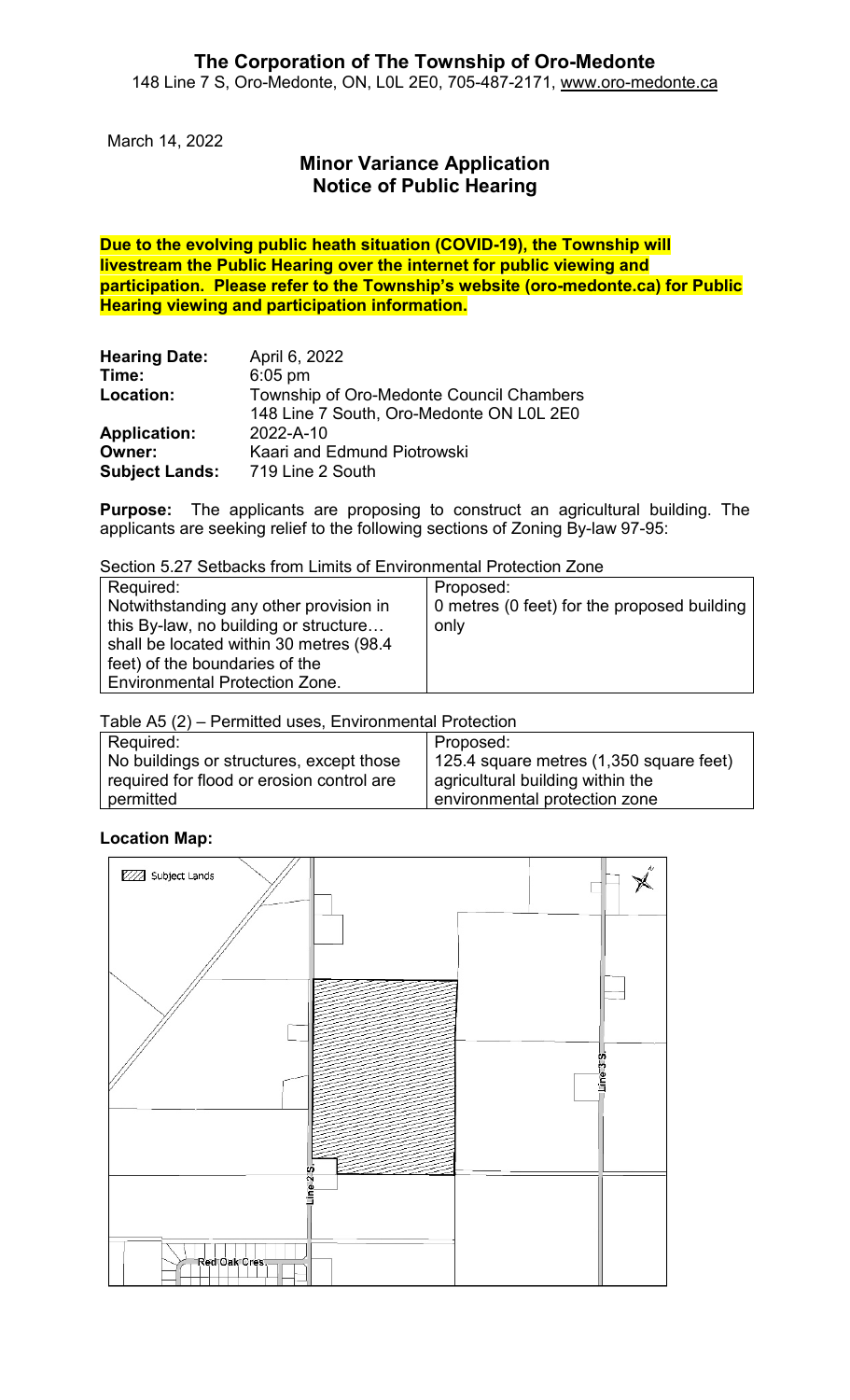### **Have Your Say:**

Input on the application is welcome and encouraged. For specific details regarding public participation during the meeting please check the Township website at [https://www.oro](https://www.oro-medonte.ca/municipal-services/planning-information)[medonte.ca/municipal-services/planning-information.](https://www.oro-medonte.ca/municipal-services/planning-information)

Written submissions can be made by:

- 1. Emailed to [planning@oro-medonte.ca](mailto:planning@oro-medonte.ca) prior to or during the Public Hearing;
- 2. Dropped in the drop box at the Township Administration Office on Line 7 South;
- 3. Faxed to (705) 487-0133; or,
- 4. Mailed through Canada Post.

If a person or public body does not make oral submissions at the public hearing or make written submissions prior to the decision on this application, and subsequently submits an appeal of the decision, the Ontario Land Tribunal (OLT) may dismiss the appeal. If you wish to be notified of the decision of the Township of Oro-Medonte in respect to the application, you must make a written request.

Individuals who submit letters and other information to Council and its advisory bodies should be aware that all information, including contact information, contained within their communications may become part of the public record and may be made available through the agenda process, which includes publication on the Township's website.

Written submissions/requests should be directed to:

Township of Oro-Medonte 148 Line 7 South Oro-Medonte, Ontario L0L 2E0 Attn: Secretary Treasurer, Development Services [planning@oro-medonte.ca](mailto:planning@oro-medonte.ca)

### **More Information:**

For further information, please contact the Secretary-Treasurer during regular office hours Monday to Friday 8:30 a.m. to 4:30 p.m. A copy of the Staff Report will be available to the public on April 1, 2022 on the Township's Web Site: [www.oro-medonte.ca](http://www.oro-medonte.ca/) or from the Development Services Department.

Andy Karaiskakis Secretary-Treasurer